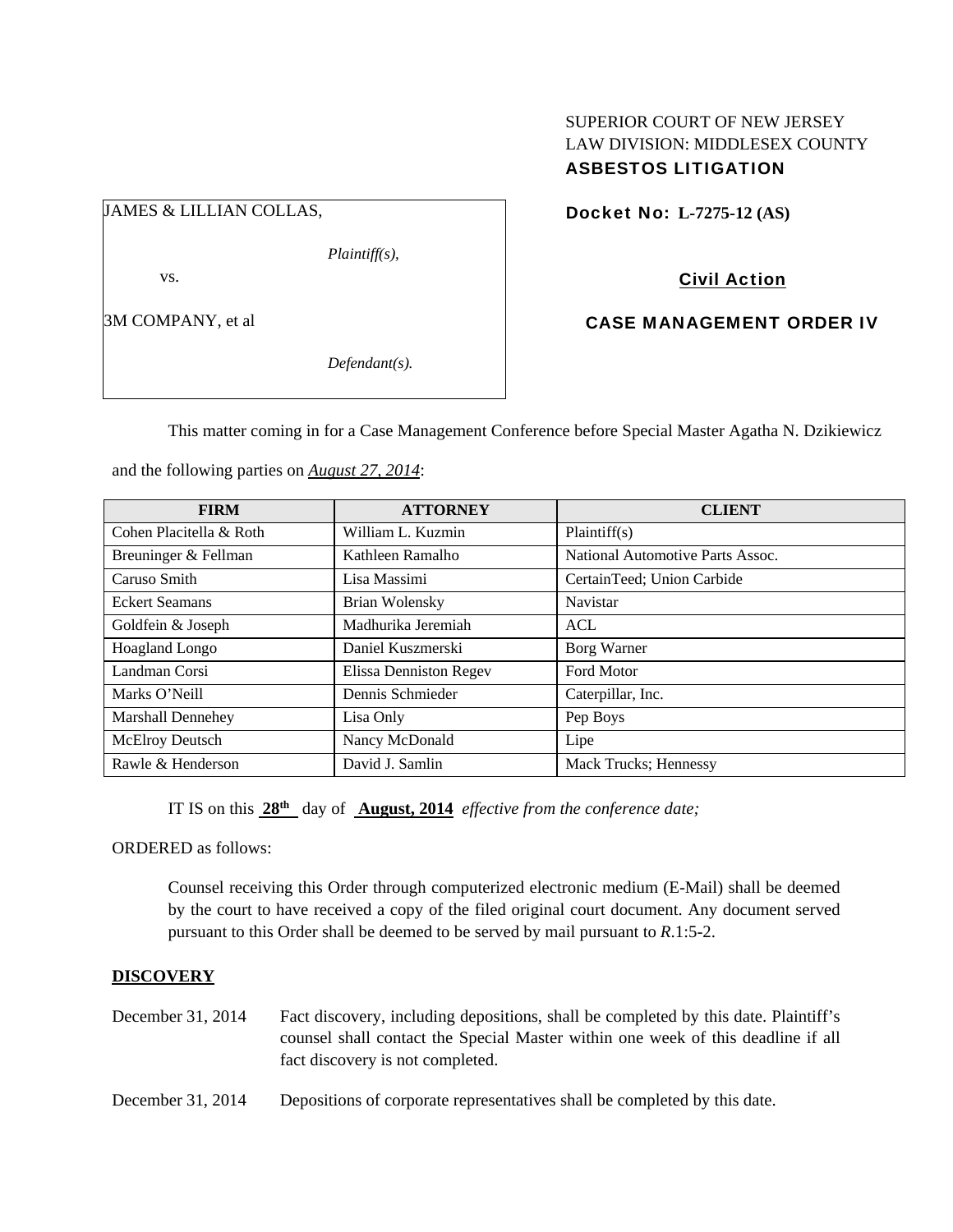## **EARLY SETTLEMENT**

- October 31, 2014 The settlement conference previously scheduled on this date is **CANCELLED**.
- December 15, 2014 Settlement demands shall be served on all counsel and the Special Master by this date.

#### **SUMMARY JUDGMENT MOTION PRACTICE**

- February 6, 2015 Summary judgment motions shall be filed no later than this date.
- March 6, 2015 Last return date for summary judgment motions.

### **MEDICAL DEFENSE**

| January 30, 2015 | Plaintiff shall serve a wrongful death report by this date.                        |
|------------------|------------------------------------------------------------------------------------|
| April 6, 2015    | Defendants shall serve medical expert reports, if any, in response to the wrongful |
|                  | death report, by this date.                                                        |

### **LIABILITY EXPERT REPORTS**

- January 16, 2015 Plaintiff shall identify its liability experts and serve liability expert reports or a certified expert statement by this date or waive any opportunity to rely on liability expert testimony.
- April 6, 2015 Defendants shall identify its liability experts and serve liability expert reports, if any, by this date or waive any opportunity to rely on liability expert testimony.

### **EXPERT DEPOSITIONS**

April 30, 2015 Expert depositions shall be completed by this date. To the extent that plaintiff and defendant generic experts have been deposed before, the parties seeking that deposition in this case must file an application before the Special Master and demonstrate the necessity for that deposition. To the extent possible, documents requested in a deposition notice directed to an expert shall be produced three days in advance of the expert deposition. The expert shall not be required to produce documents that are readily accessible in the public domain.

### **PRE-TRIAL AND TRIAL**

January 16, 2015 @ 10:00am Settlement conference. All defense counsel shall appear with authority to negotiate settlement and have a representative authorized to negotiate settlement available by phone. Any request to be excused from the settlement conference shall be made to the Special Master no later than 4:00pm of the day prior to the conference. April 2, 2015 @ 10:00am Settlement conference. All defense counsel shall appear with authority to negotiate settlement and have a representative authorized to negotiate

\_\_\_\_\_\_\_\_\_\_\_\_\_\_\_\_\_\_\_\_\_\_\_\_\_\_\_\_\_\_\_\_\_\_\_\_\_\_\_\_\_\_\_\_\_\_\_\_\_\_\_\_\_\_\_\_\_\_\_\_\_\_\_\_\_\_\_\_\_\_\_\_\_\_\_\_\_\_\_\_\_\_\_\_\_\_\_\_\_\_\_\_\_\_\_\_\_\_\_\_\_\_\_\_\_\_\_\_\_\_